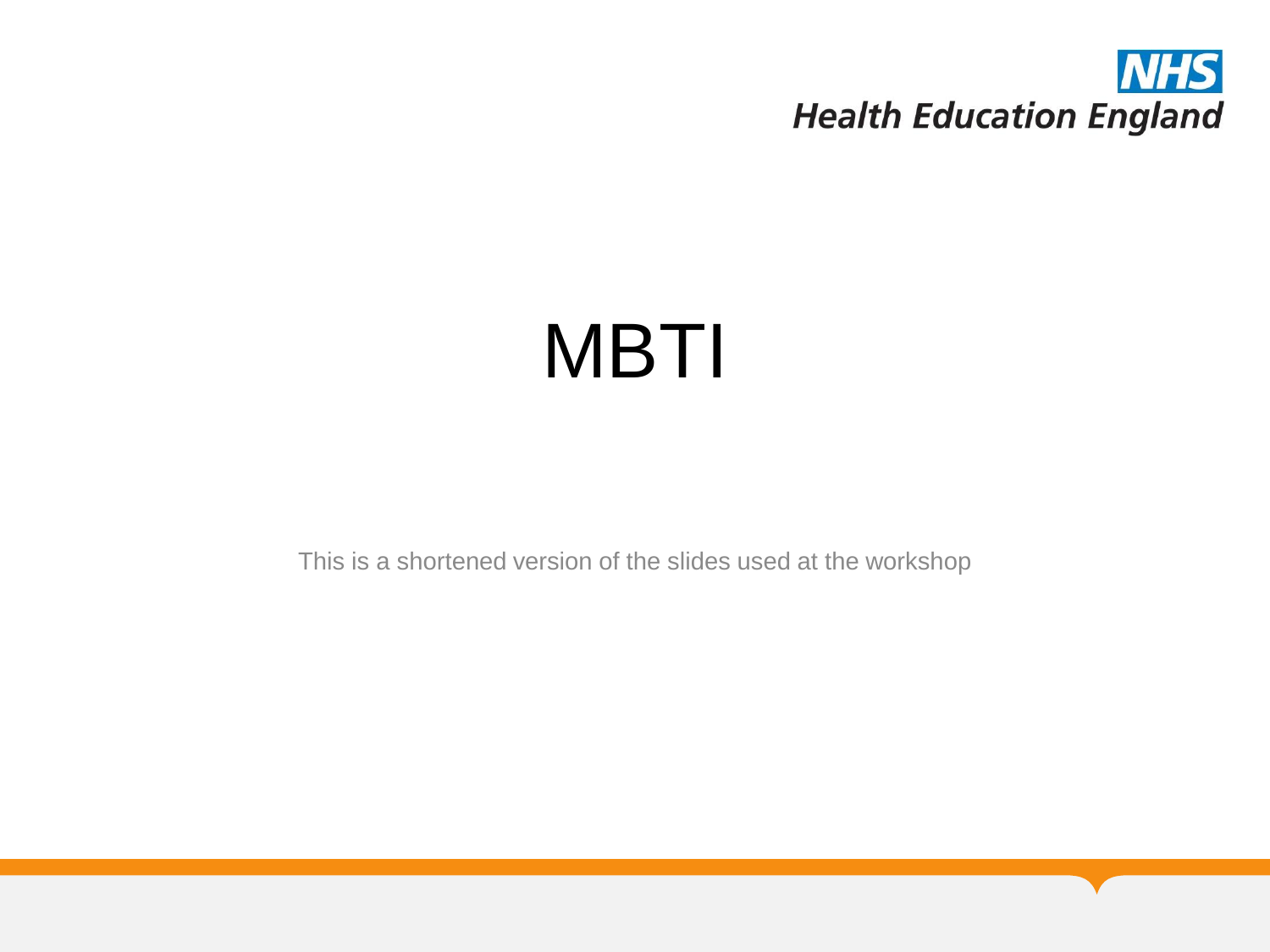# **MBTI** The Myers Briggs Type Indicator

Reflecting on self to improve performance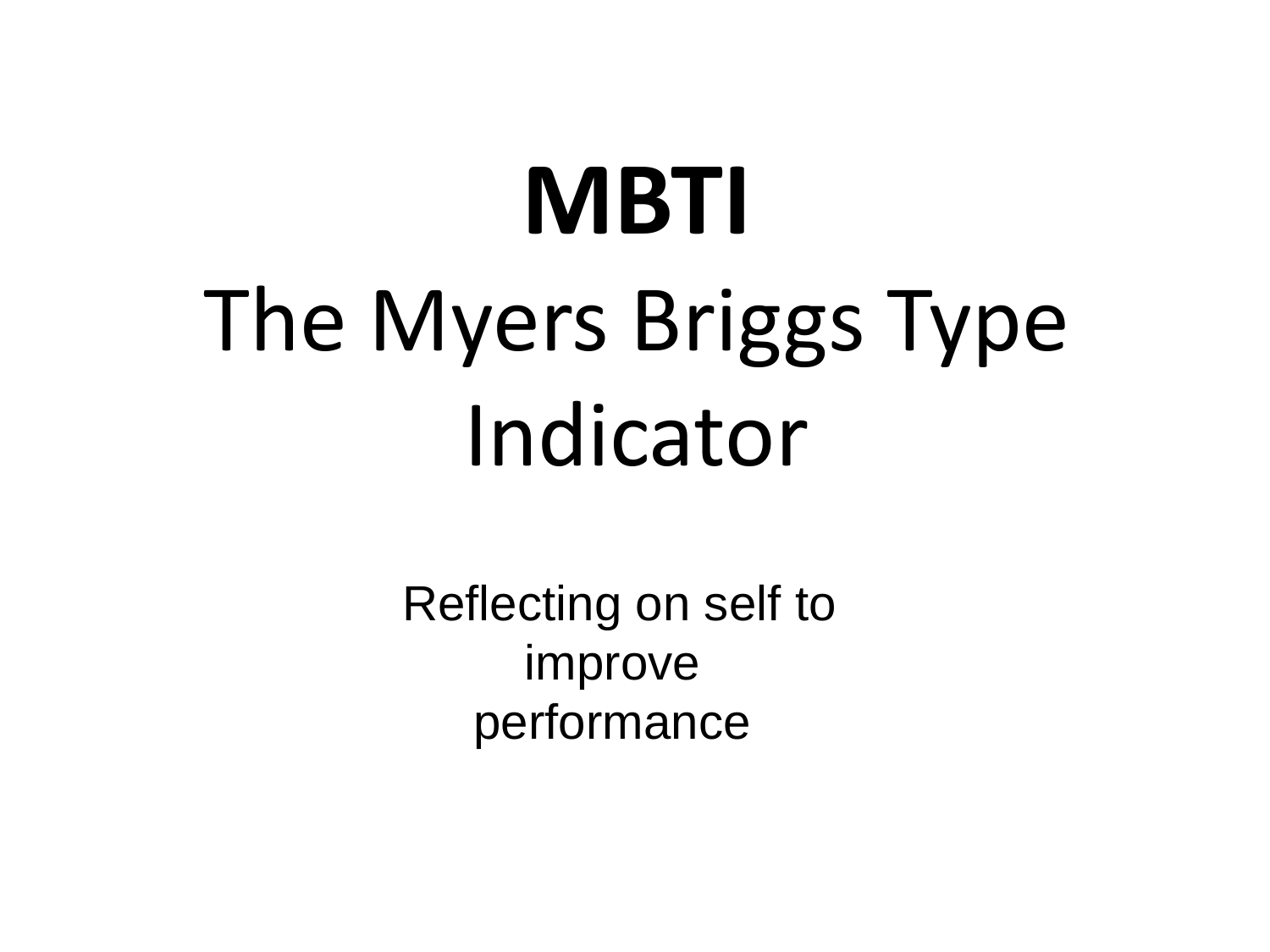# Agenda

- Introduction to MBTI
- Self assess your own MBTI type
- Report of your own MBTI
- MBTI and implications for work and when under stress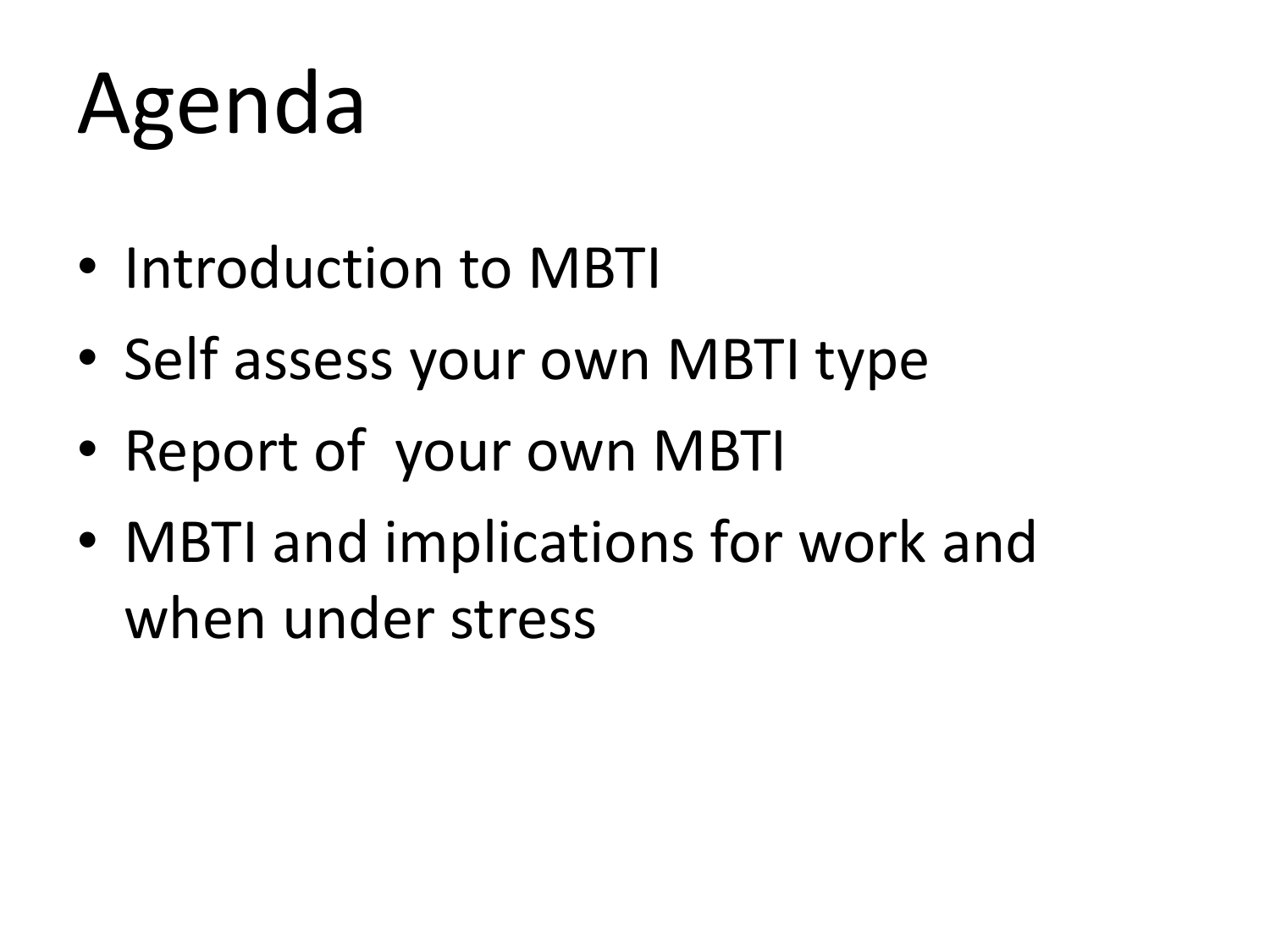# **History**

- The Indicator is based on the personality theories of the eminent Swiss psychologist Carl Jung.
- The model was developed by mother and daughter, Briggs and Myers, who wanted to give as many people as possible access to these powerful ideas.
- It is one of the few models of personality that describes differences positively.
- There are no better or worse types to be; each type has its strengths and possible pitfalls.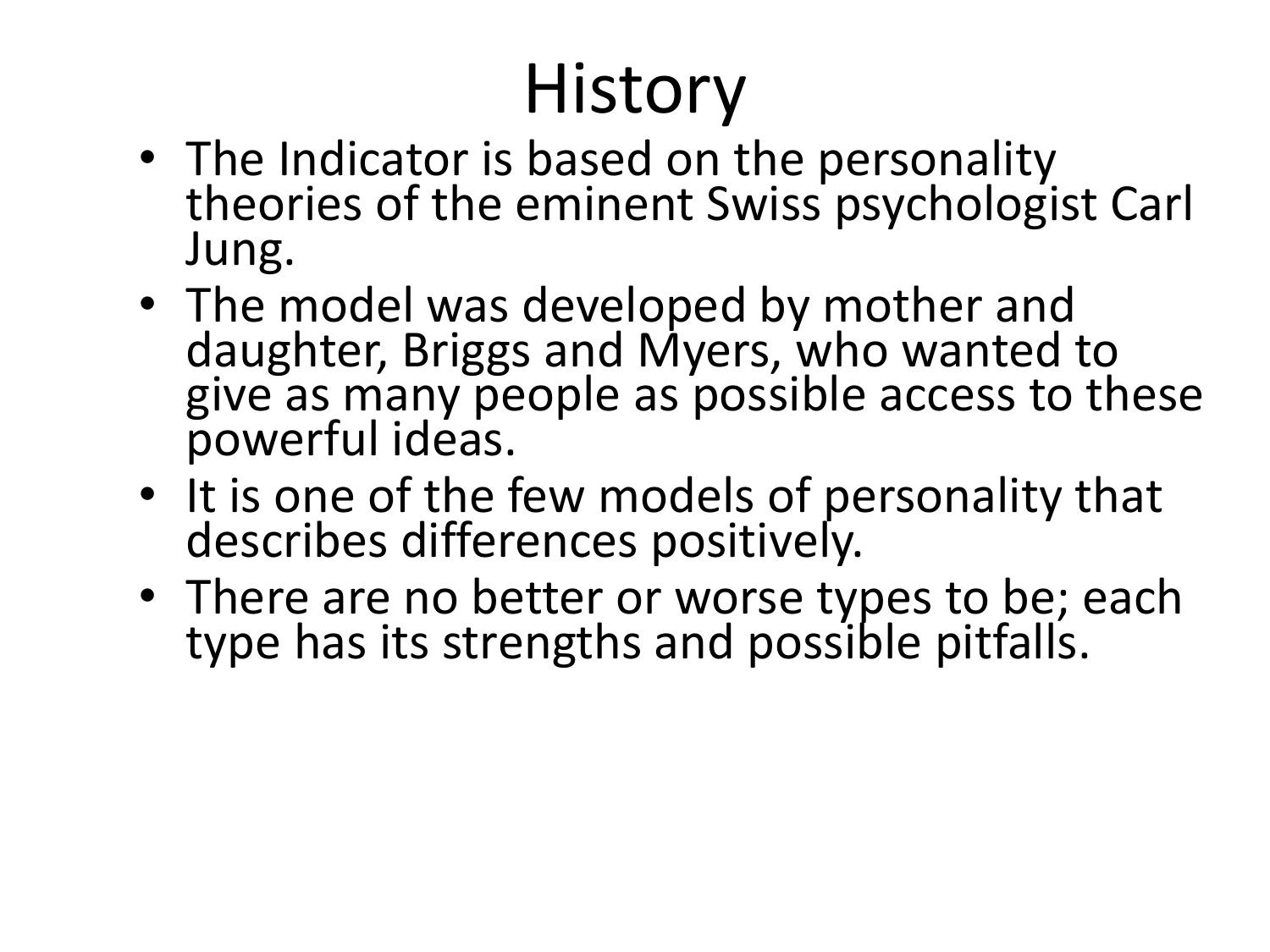# Research

- Over 20 years of research went into the MBTI questionnaire before it was published.
- There are over 4,000 research papers on the MBTI instrument, which provide strong support for its reliability and validity.
- The MBTI questionnaire continues to be refined and updated. Culturally sensitive forms have been published, including the UK MBTI Step I. It is available in 14 European languages.
- Authors from a wide range of backgrounds have written about the Indicator, and hundreds of practical, easy-to-read resources are available.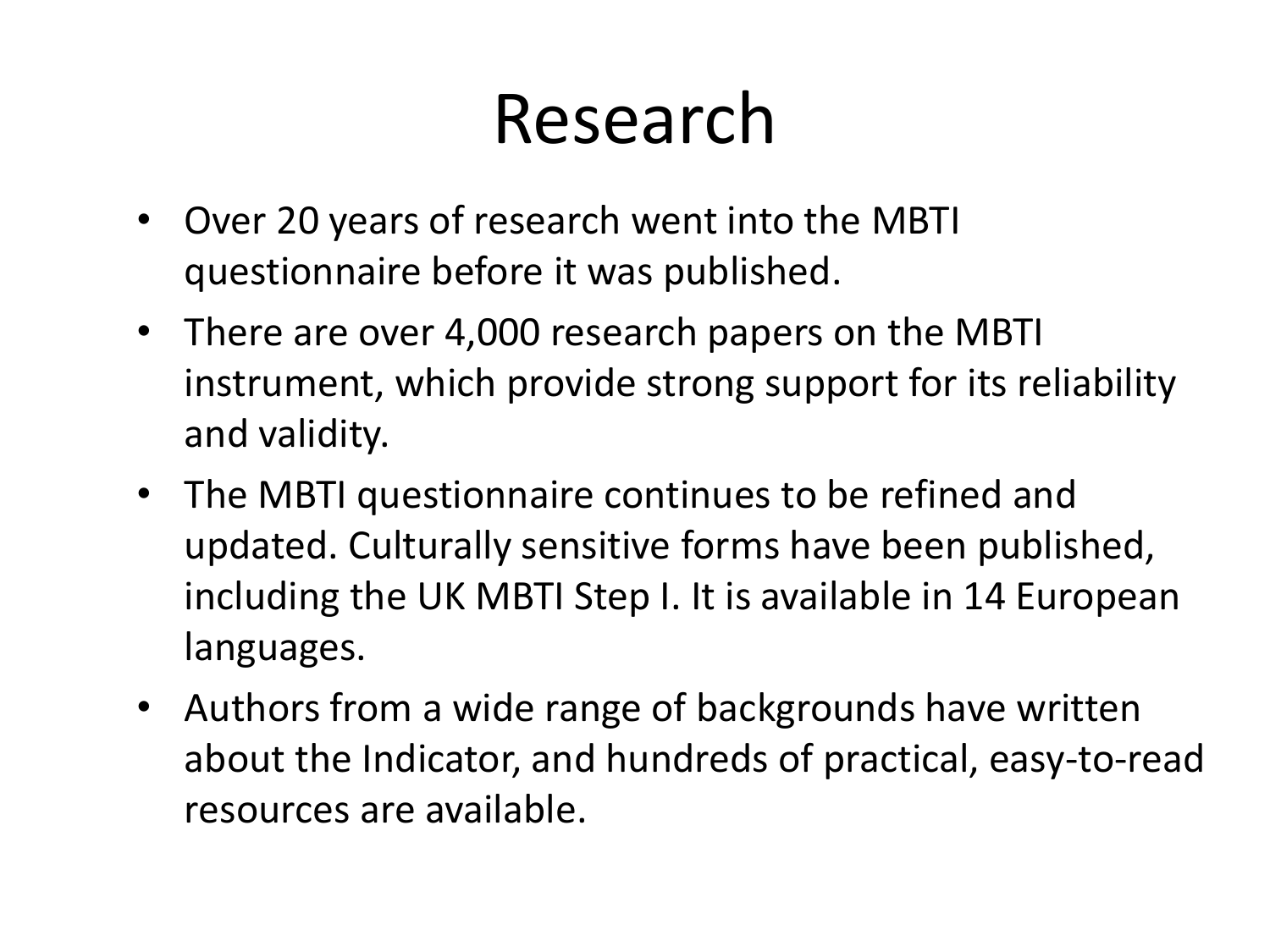**'**Everything that irritates us about others can lead us to an understanding of ourselves**'** *(Carl Jung)*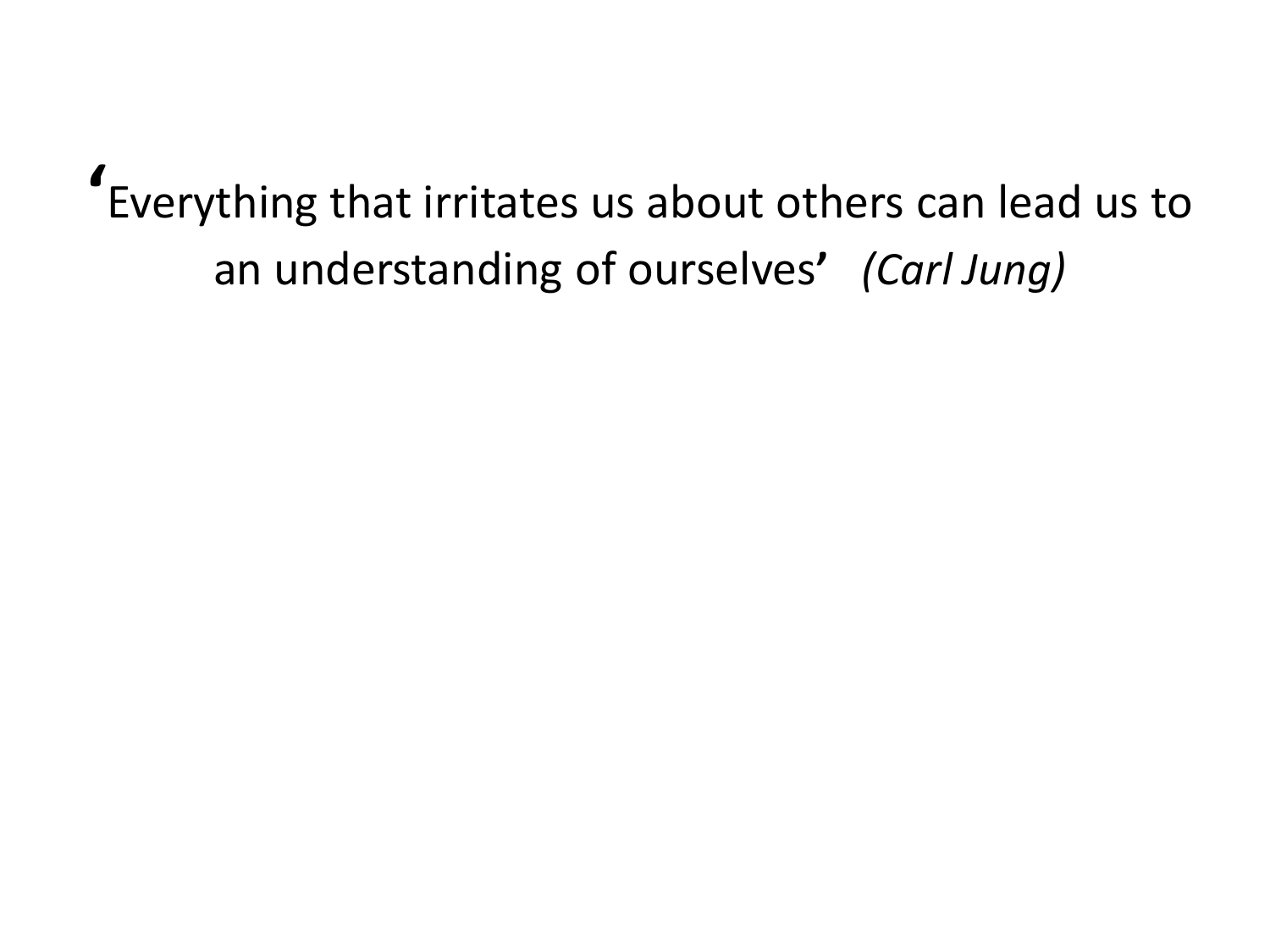### **How is MBTI useful?**

Helps to:

- Identify valuable differences between people – differences that can be the source of misunderstanding and miscommunication
- Explain why different kinds of people are interested in different things, are good at different kinds of work and sometimes find it hard to understand each other.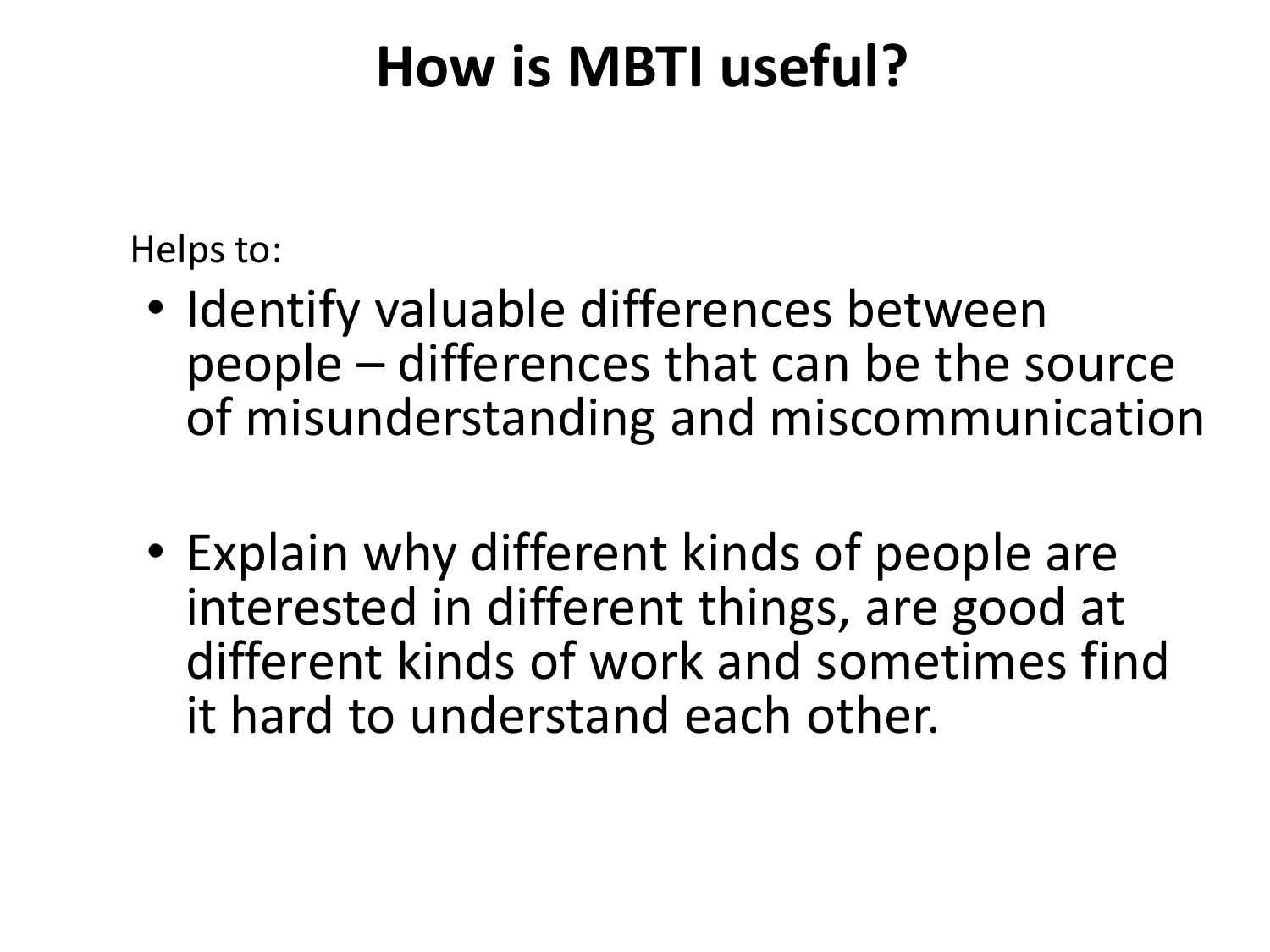# MBTI can help with…



Improve relationships with:

- Partner
- Children
- Parents
- Siblings

- Improve work relationships
- Enhance team performance
- Enable you to play to your strengths
- Awareness of your blind spots
- Improve self confidence
- Increase self knowledge
- Personal effectiveness and growth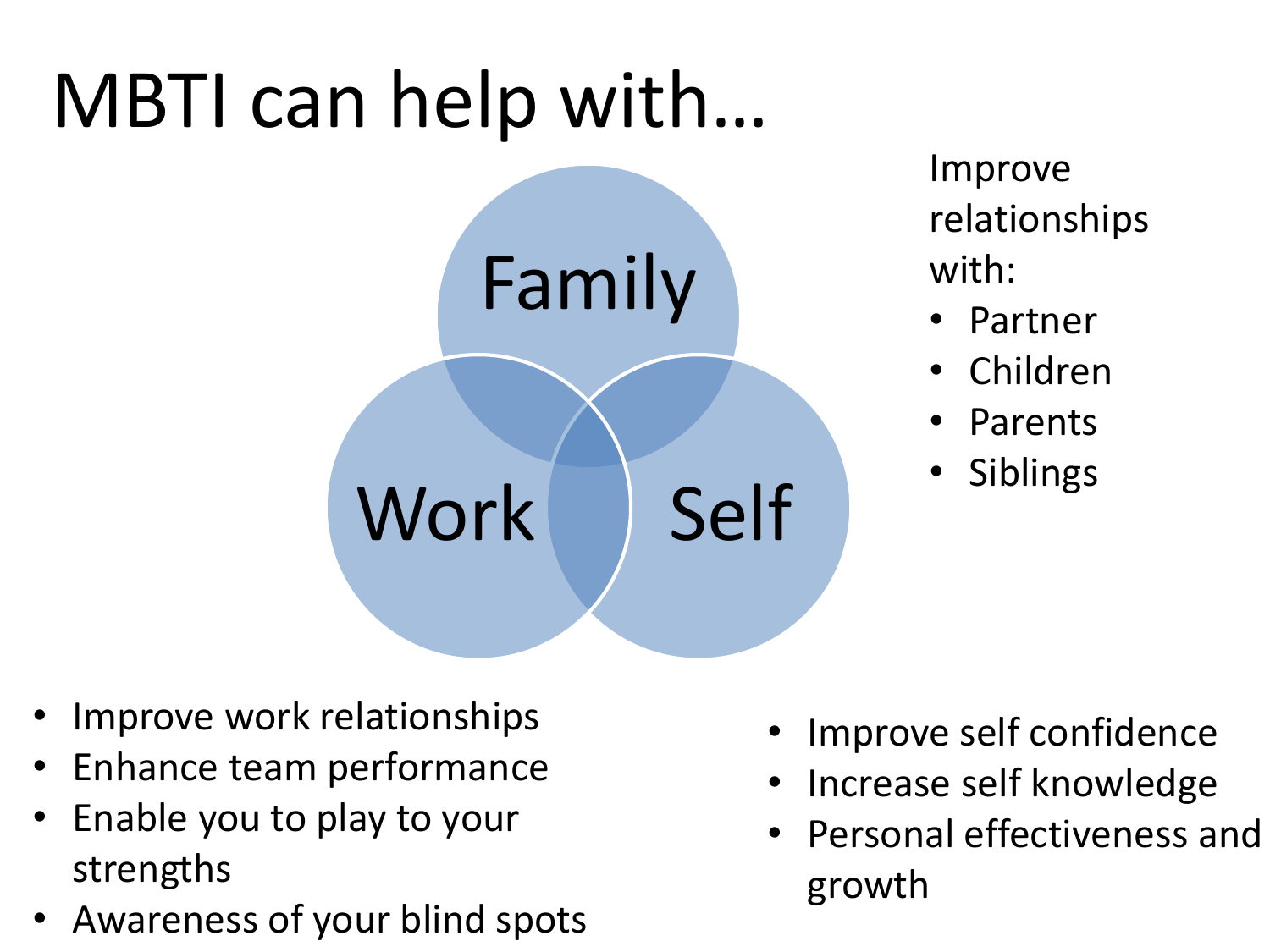# **What do we mean by preferences ?**

• Write your signature using your usual hand

• Now write your signature three using your other hand

• What does it feel like- with each hand and what is different?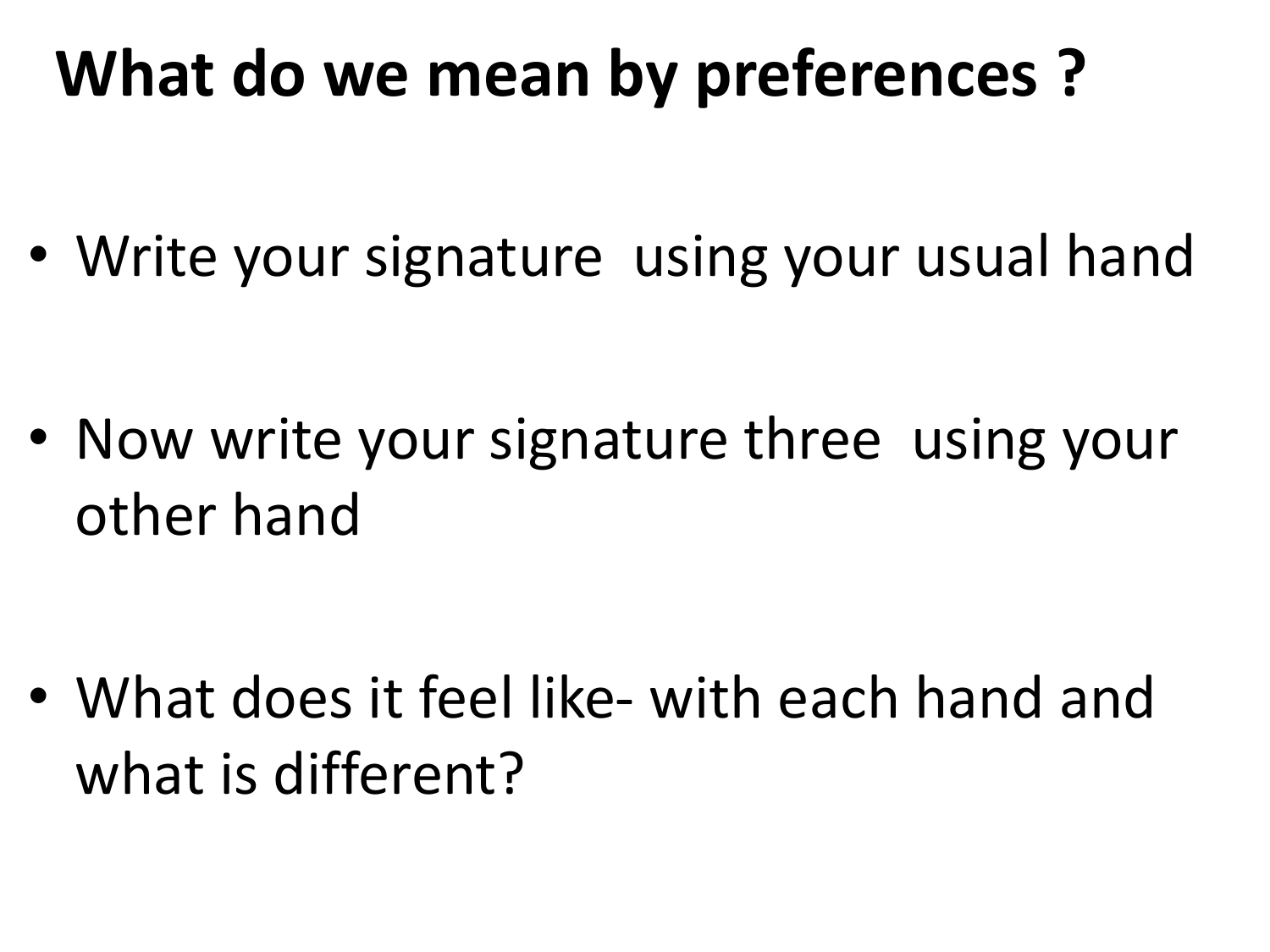# What was the difference?

### *Typical responses:*

Preferred hand

- Feels natural, flowing and comfortable
- Didn't think about it, just did it
- Quick, effortless and easy
- Looks distinctive, recognisably my work

Non-preferred hand

- Feels unnatural, difficult and awkward
- Required concentration to do it
- Slow, jerky, takes more effort
- Not 'me', but gets easier with practice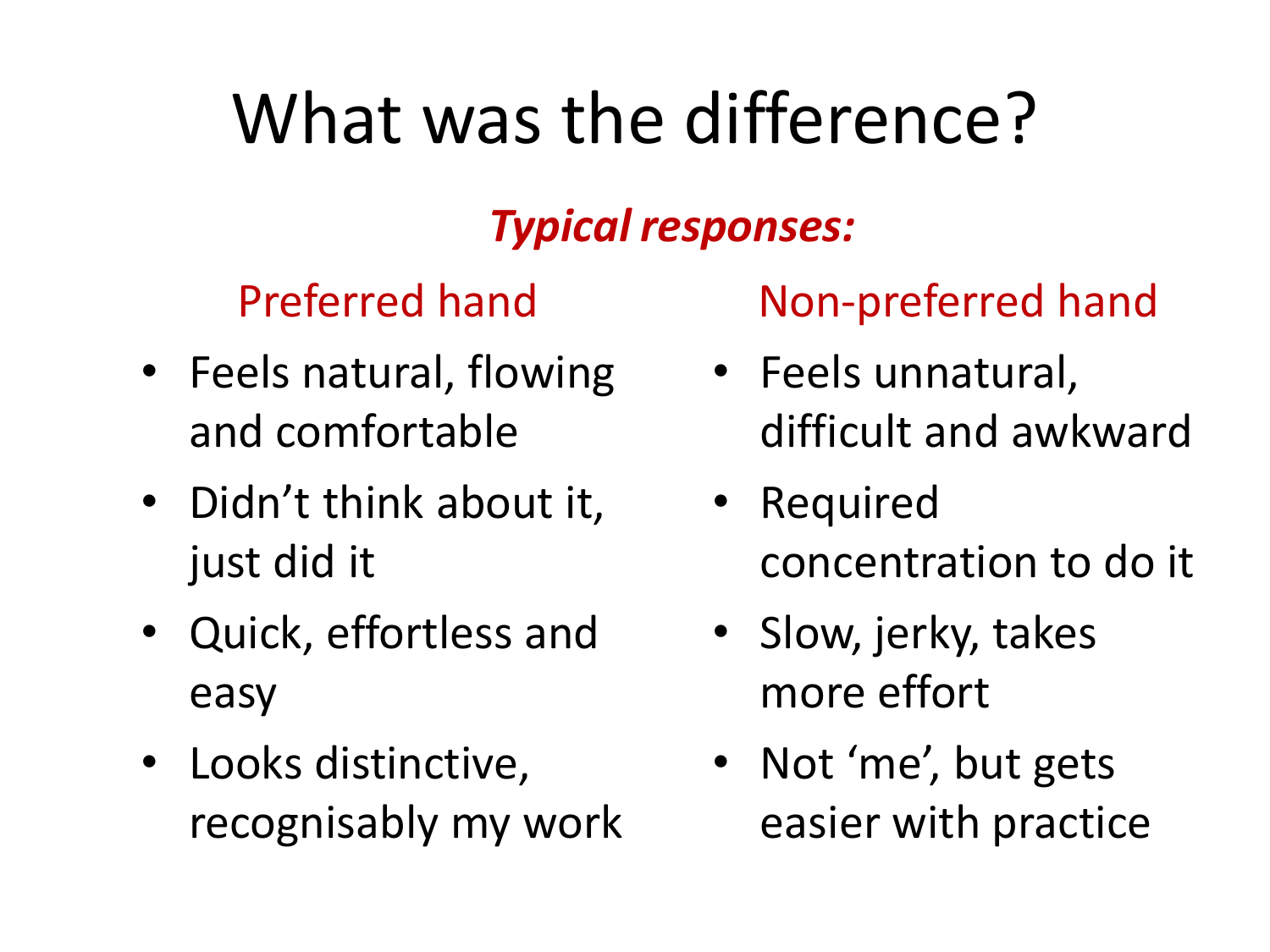### **Basic assumptions of MBTI**

- Preferences are innate and natural
- Everyone uses ALL of the preferences in everyday life
- Preferences are not abilities or skills
- There are no better or worse types to be - all have their strengths and blind spots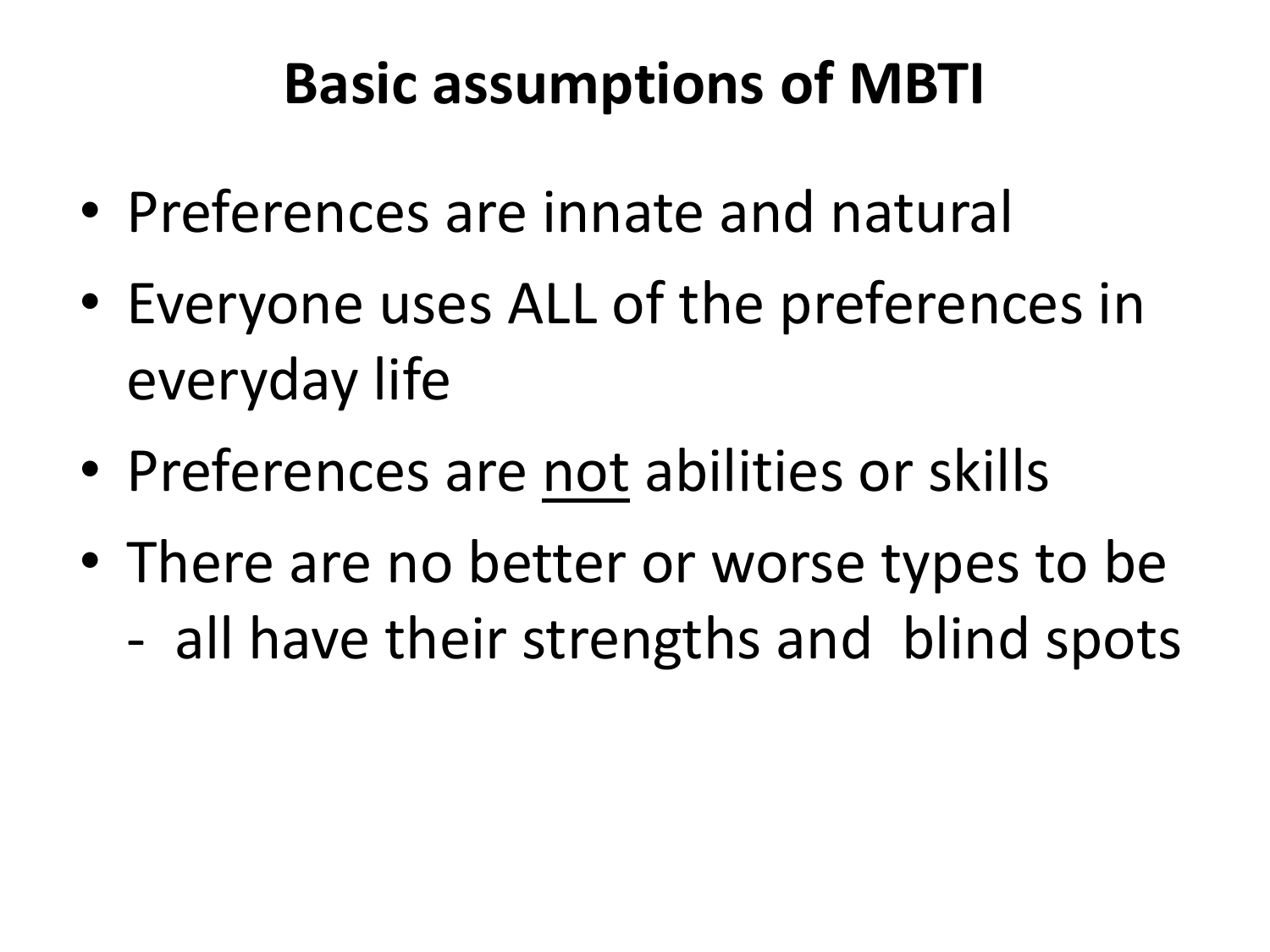# Things to remember

- Preference tells us what you find most energising and comfortable.
- Type cannot determine ability or skill.
- There is no such thing as the 'right' or 'wrong' type.
- Everyone is able to use all eight of the preferences.
- You are best placed to decide your own type.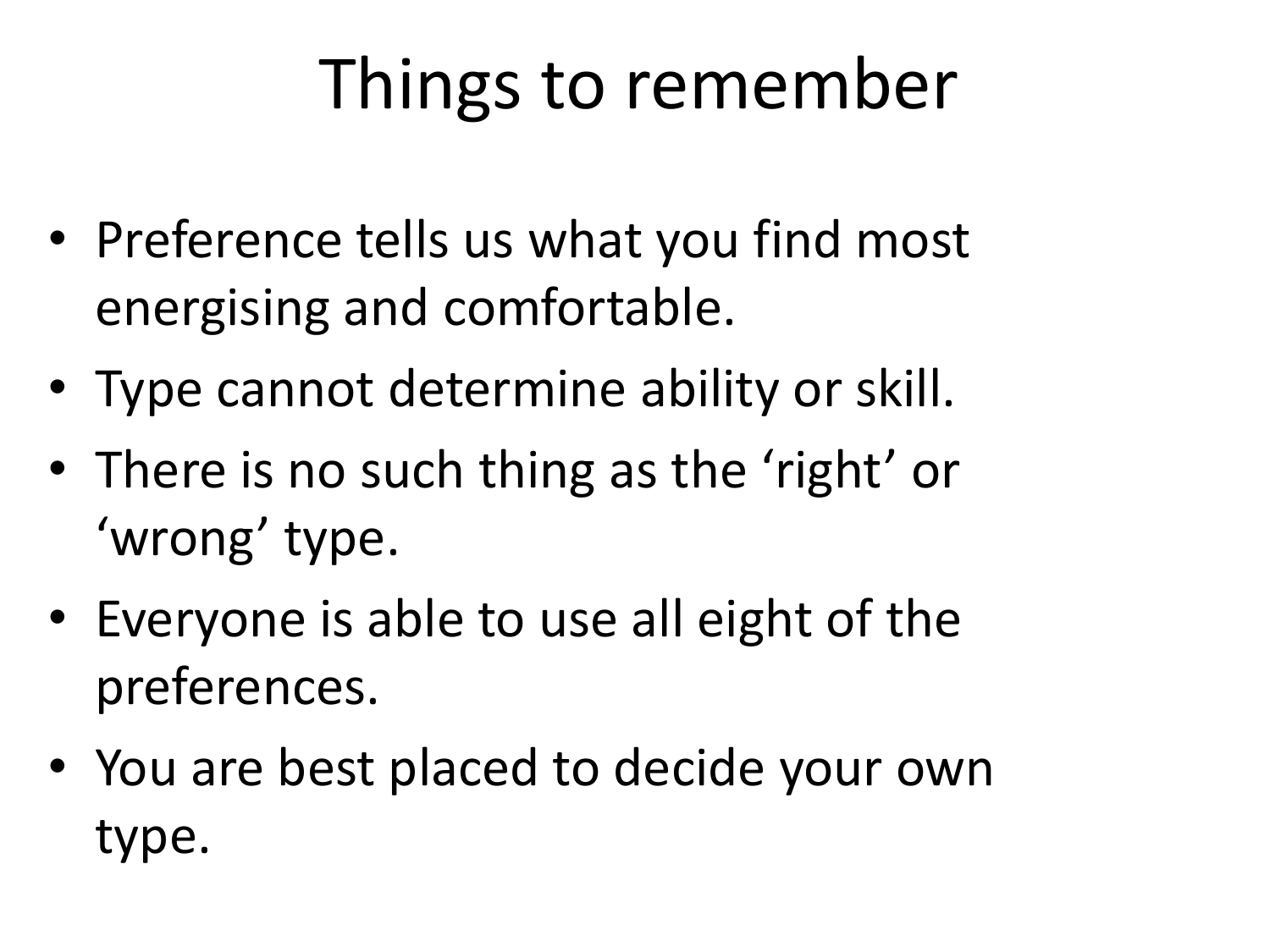# The four dimensions of type

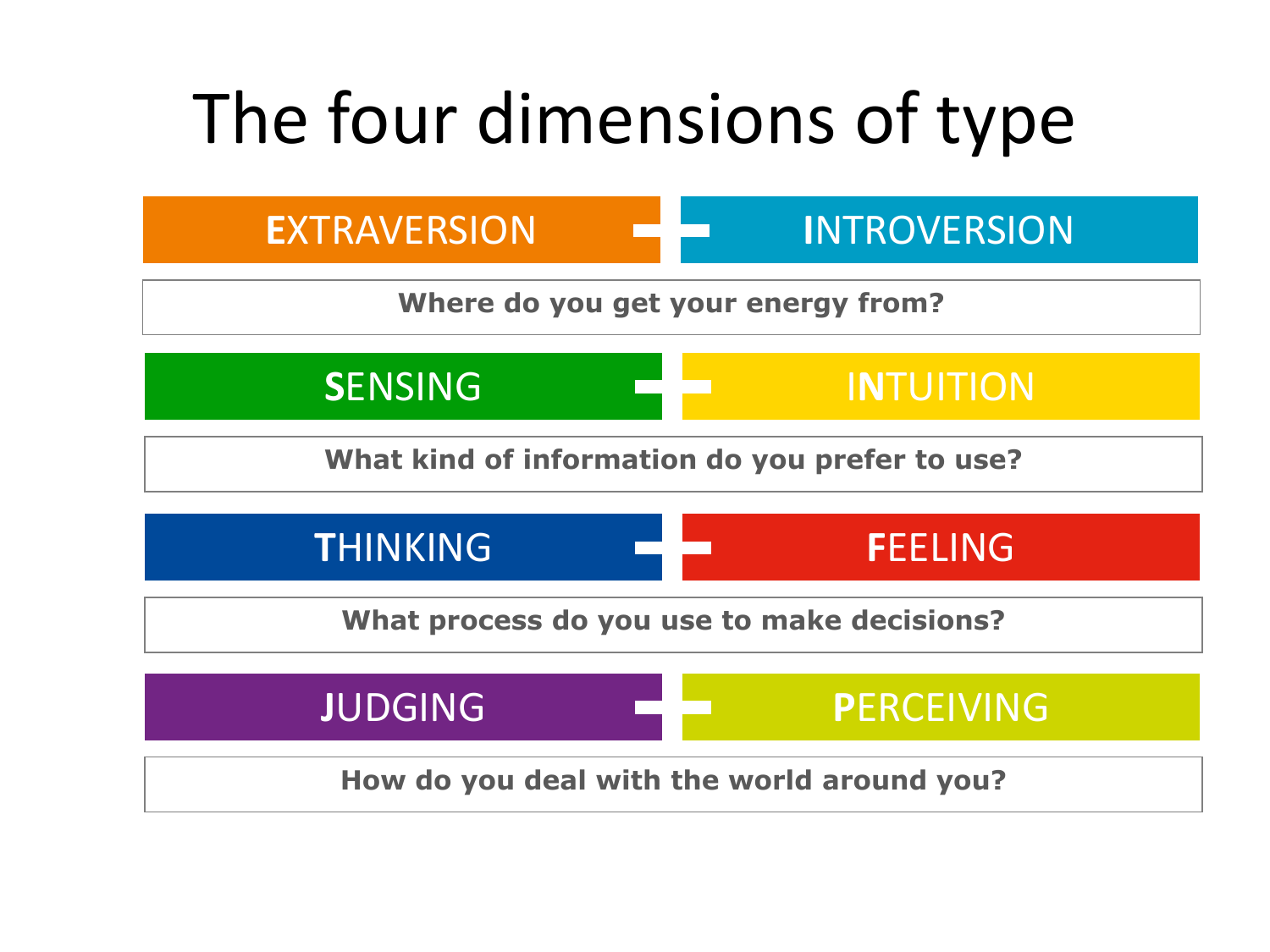# **Identifying your preferred style ie your MBTI type**

- 1. self-assessed type
- 2. reported type
- 3. best fit type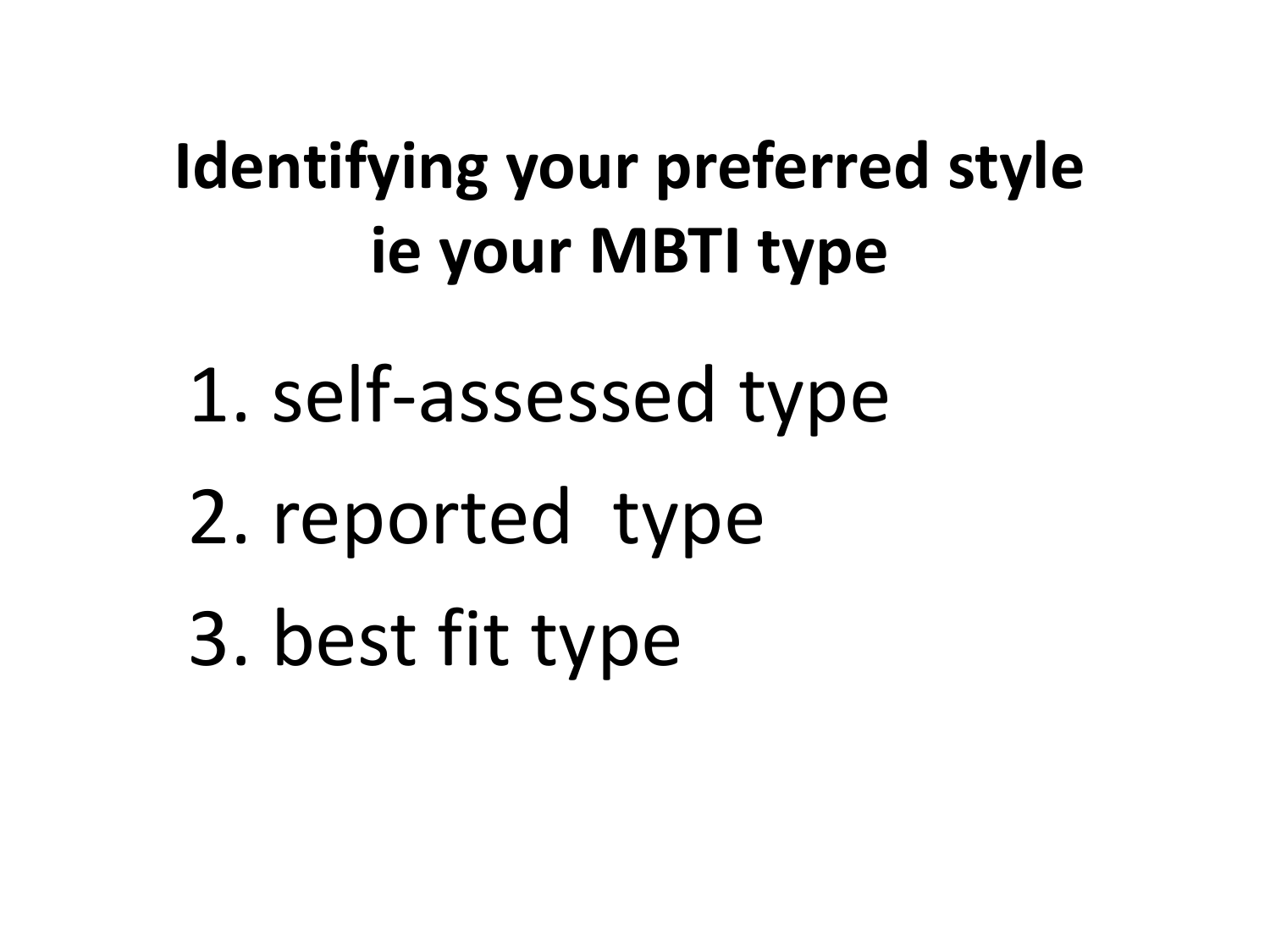# **Self Assessed Type**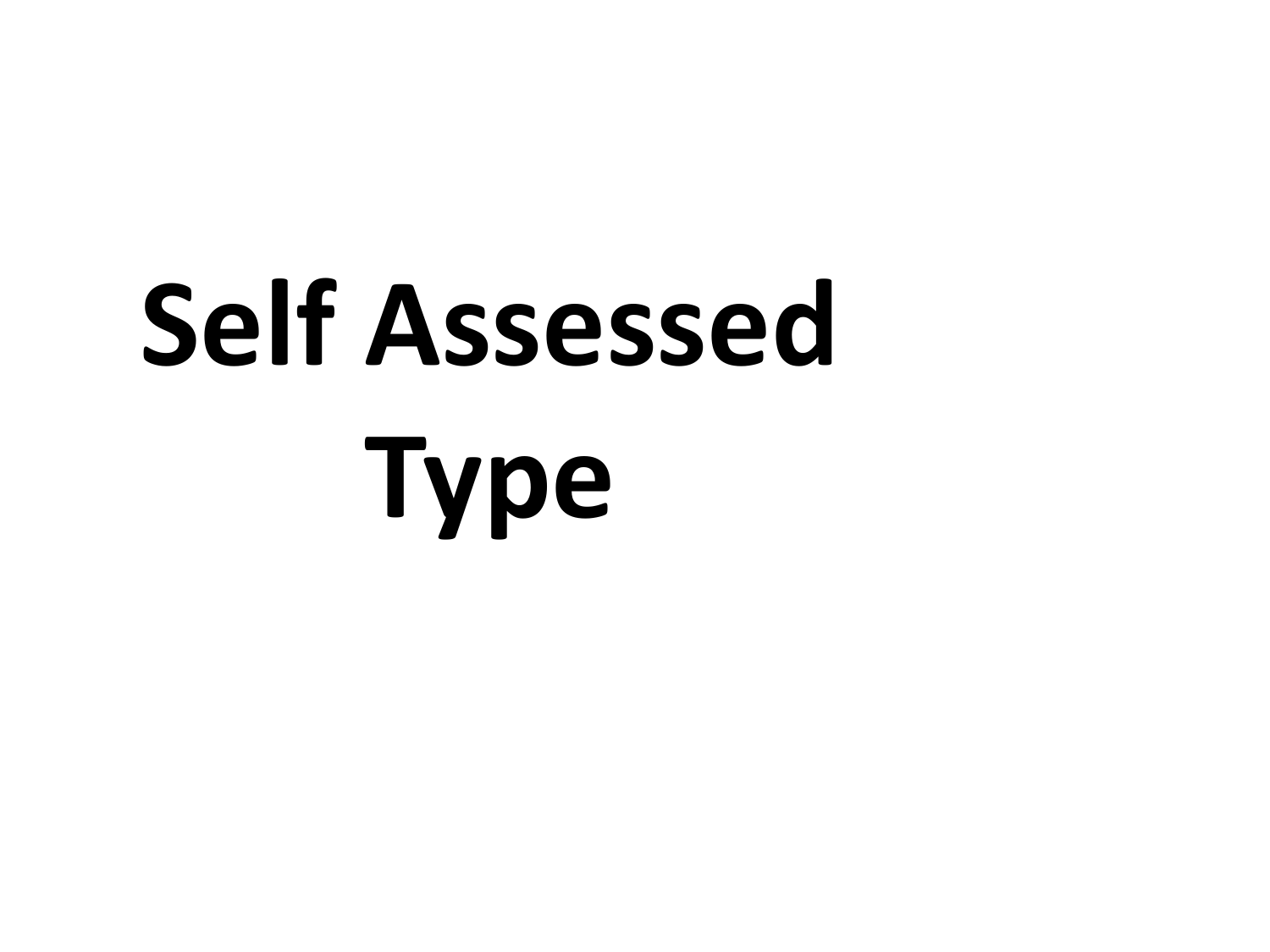# **E I**

Tend to speak or act before thinking Prefer to get into action Talk things through More expressive when interacting Gain energy from interaction Have a breadth of interests

Tend to think before speaking or acting Prefer to spend time on reflection Think things through More contained when interacting Gain energy from concentration Have a depth of interests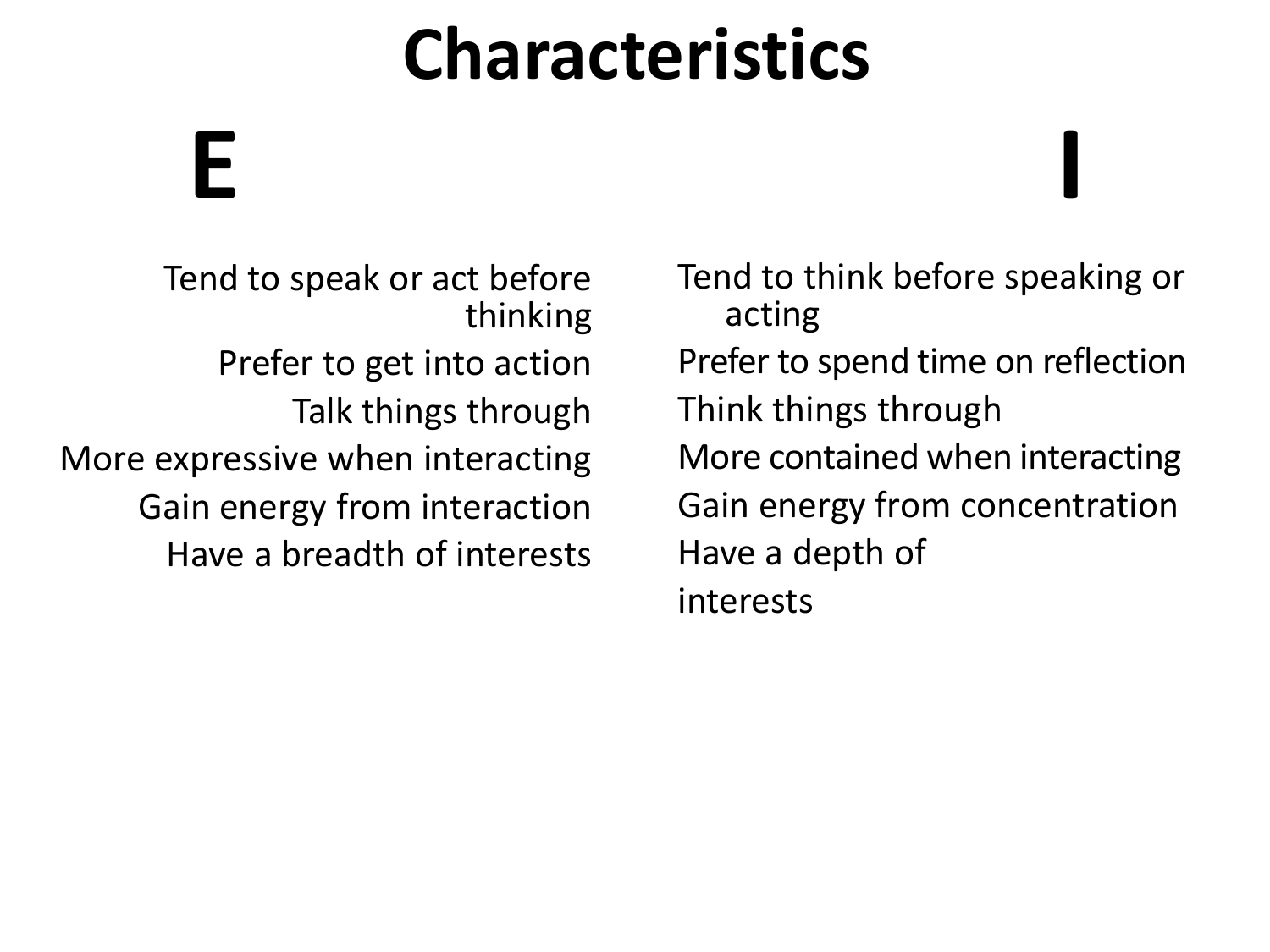# **S N**

Want to know the facts Likes detail Look at the specifics Adopt a realistic approach Focus on the here and now Ensure things work in practice

Seek out new ideas Bored/impatient with detail Look at the bigger picture Adopt an imaginative approach Anticipate the future Ensure things work in theory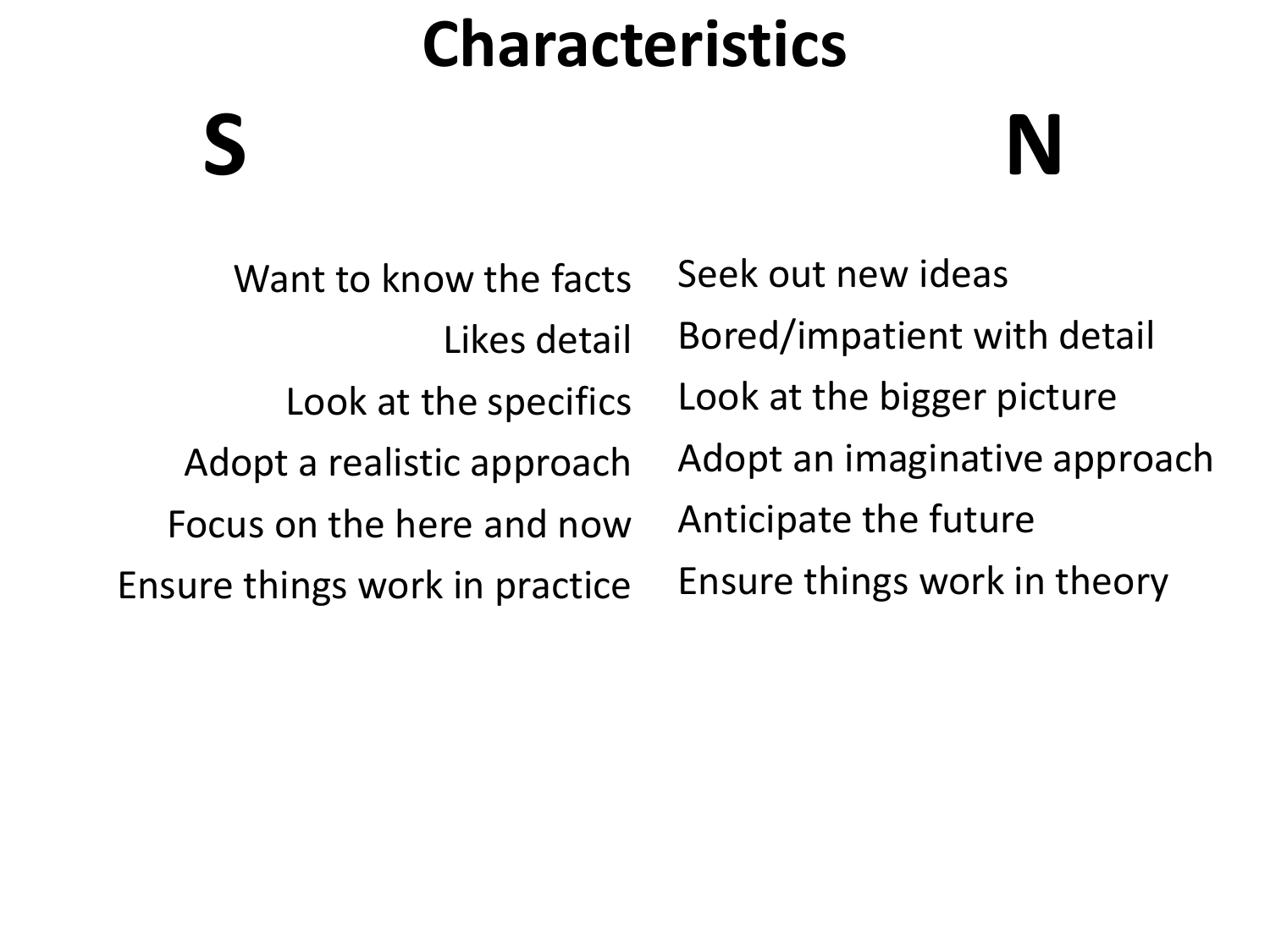**T F**

Apply logical reasoning Use cause and effect analysis May debate or challenge information Seek objective truth Decide using impersonal criteria Focus on tasks Ask 'Is this logical?' Provide a critique • Apply individual values Understand others' viewpoints • Shares personal situations, likes making connections with others. Seek harmony Decide by personal circumstances • Focus on relationship • Ask 'Will anyone be unhappy?' • Offer praise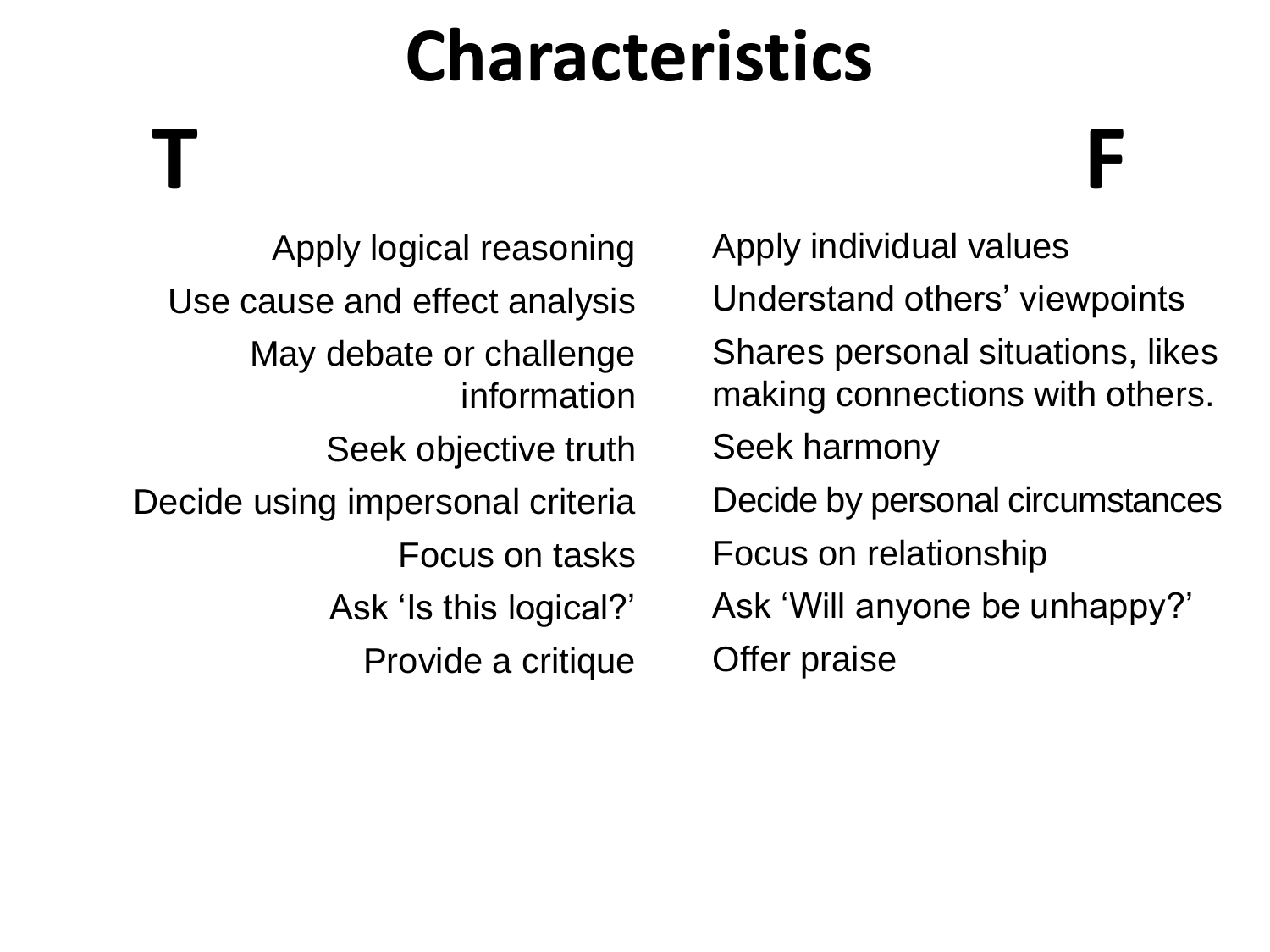**J P**

Like to come to closure Make plans Act in a controlled way Prefer to act within a structure Prefer to schedule activities Manages time

Keep a range of choices open Remain flexible Respond to emerging information Prefer to go with the flow Prefer to be spontaneous Adapts to time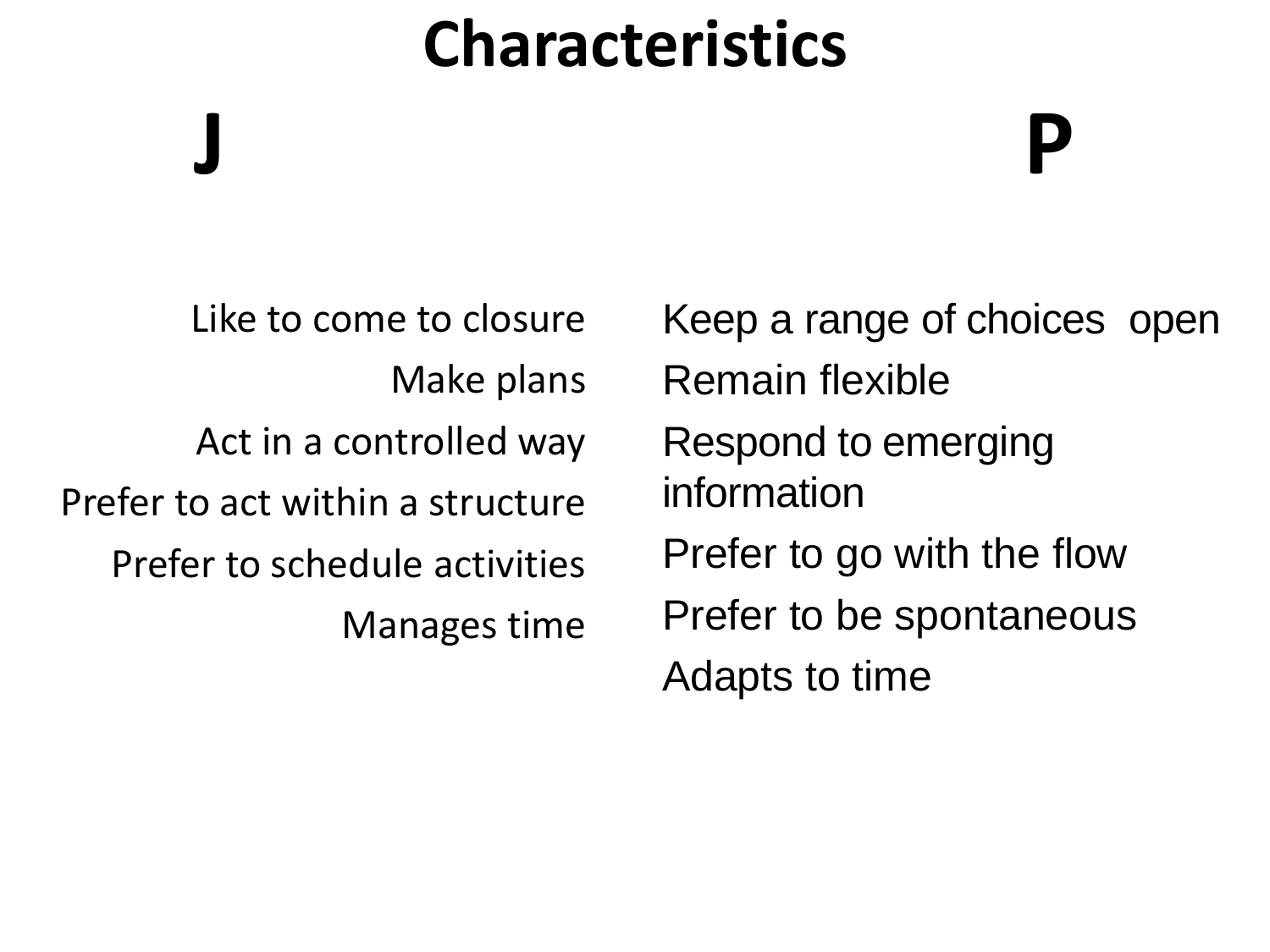# Reported Type



#### EXCOOP OPP Ltd. | +44 (0)845 603 9958 | www.opp.com

- You will be one of the sixteen types
- Is this similar to your self assessed type
- How clear are you on each dimension
- Your type will have potential strengths
- You can develop your type and also learn skills of opposites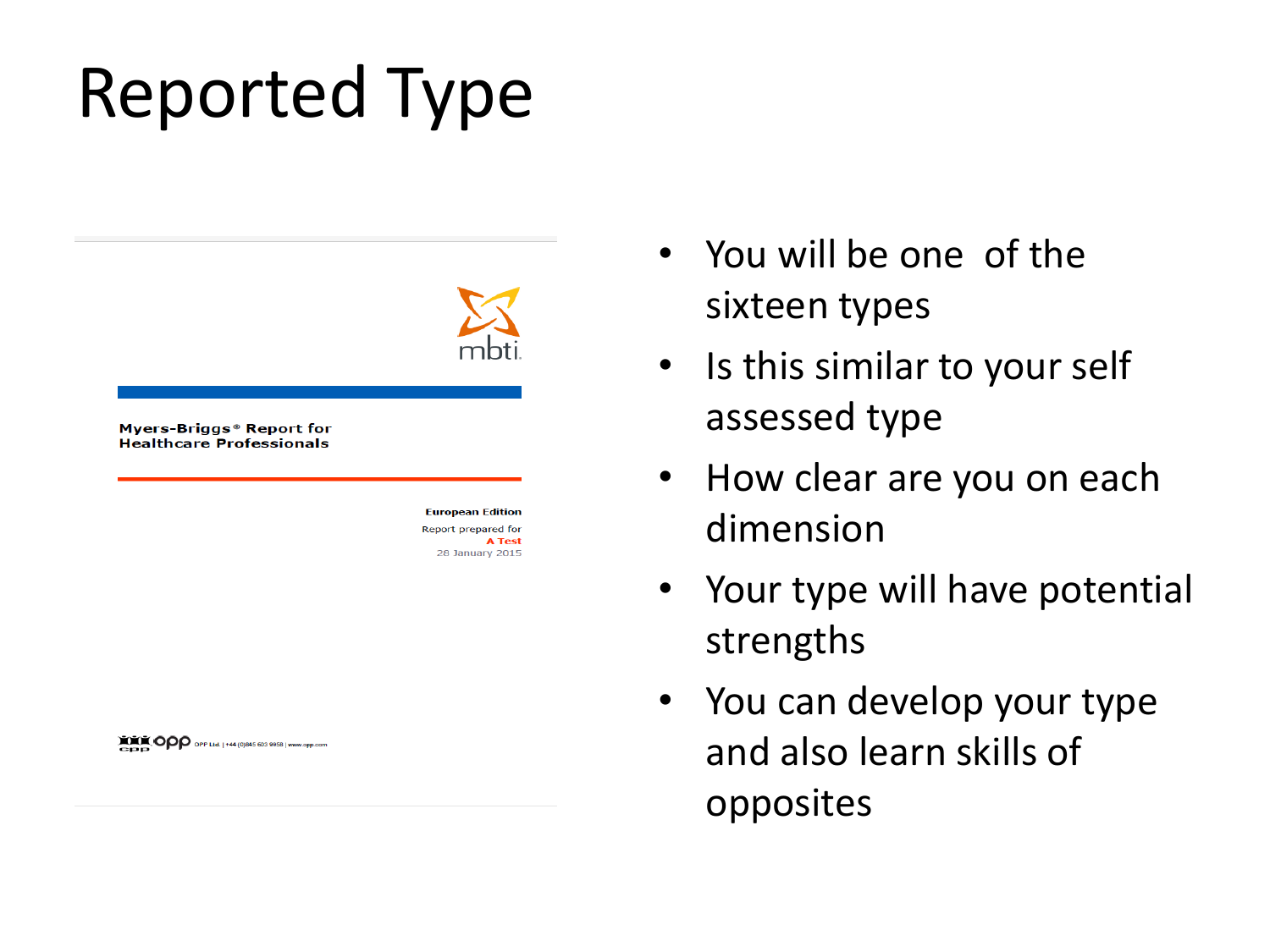# Pulling together your best-fit type

- This is the MBTI whole type YOU think fits you best.
- If you are unsure on any preference pair, consider whether there are demands on you to operate differently from your natural preference.
- Remember, you know yourself best!
- Don't worry if you are still unsure you can continue to reflect on your preferences.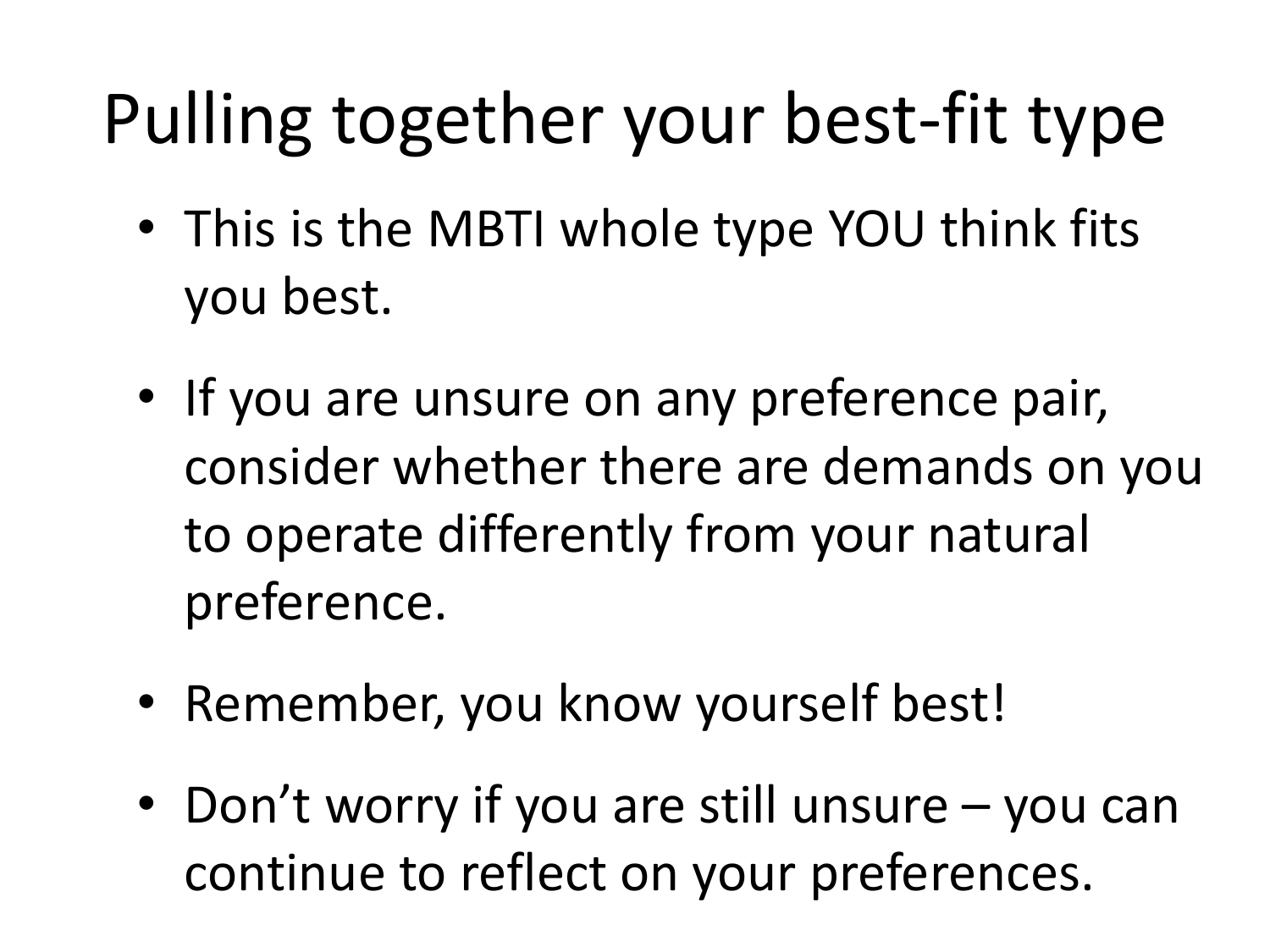

ATEST / ENTP 28 January 2015

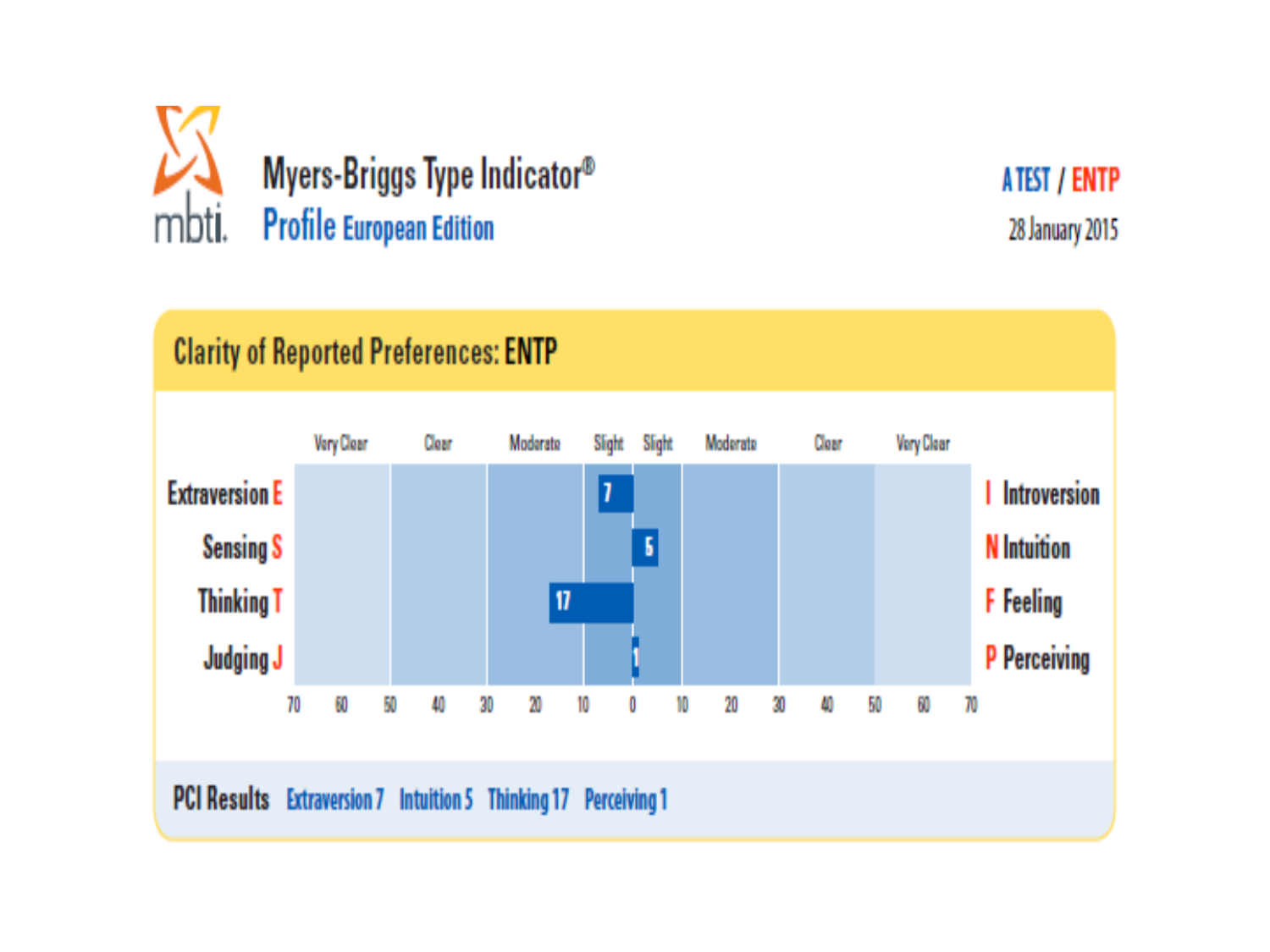### **Areas report looks at**

- **Making patients feel comfortable -** *Patient: "Do you care about me and about making me feel comfortable?"*
- **Assuring patients that their opinions about their care matter** *Patient: "How much does my opinion matter in the care and treatment I receive?"*
- **What you can do to help patients manage pain**
- **What you can do to facilitate patients' post-hospital transition**
- **Managing your stress and the impact it has on patients**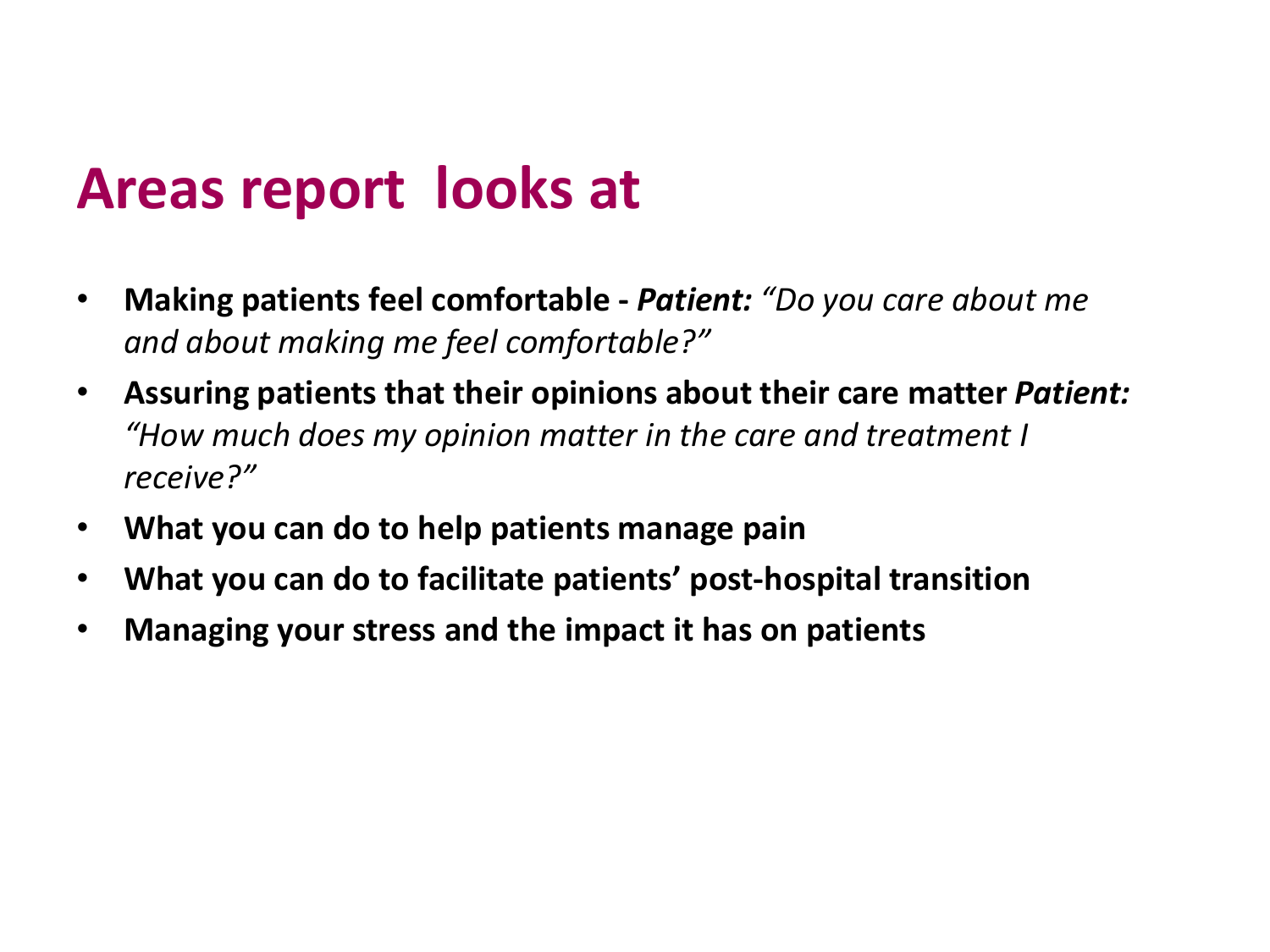## **In the grip**

#### • **ESTP/ESFP/ISTJ/ISFJ**

- Doom and gloom attitude; end of the world, no possible way out;
- "The sky is falling" Hopelessness or denial

### • **ENFP/ENTP/INTJ/INFJ**

- Detail-bound; stubbornly preoccupied with irrelevant facts, fine print
- Overindulgent; "Eat, drink, and be merry"

### • **ENTJ/ESTJ/INTP/ISTP**

- Little things set them off; emotions are out of control and inappropriate to stimulus; may be hyperactive
- Feel worthless, guilty; take failure personally

### • **ENFJ/ESFJ/INFP/ISFP**

- Demand that blame be allocated; criticize; "You should have..."
- Dominate and railroad others; treat people as pawns, mere numbers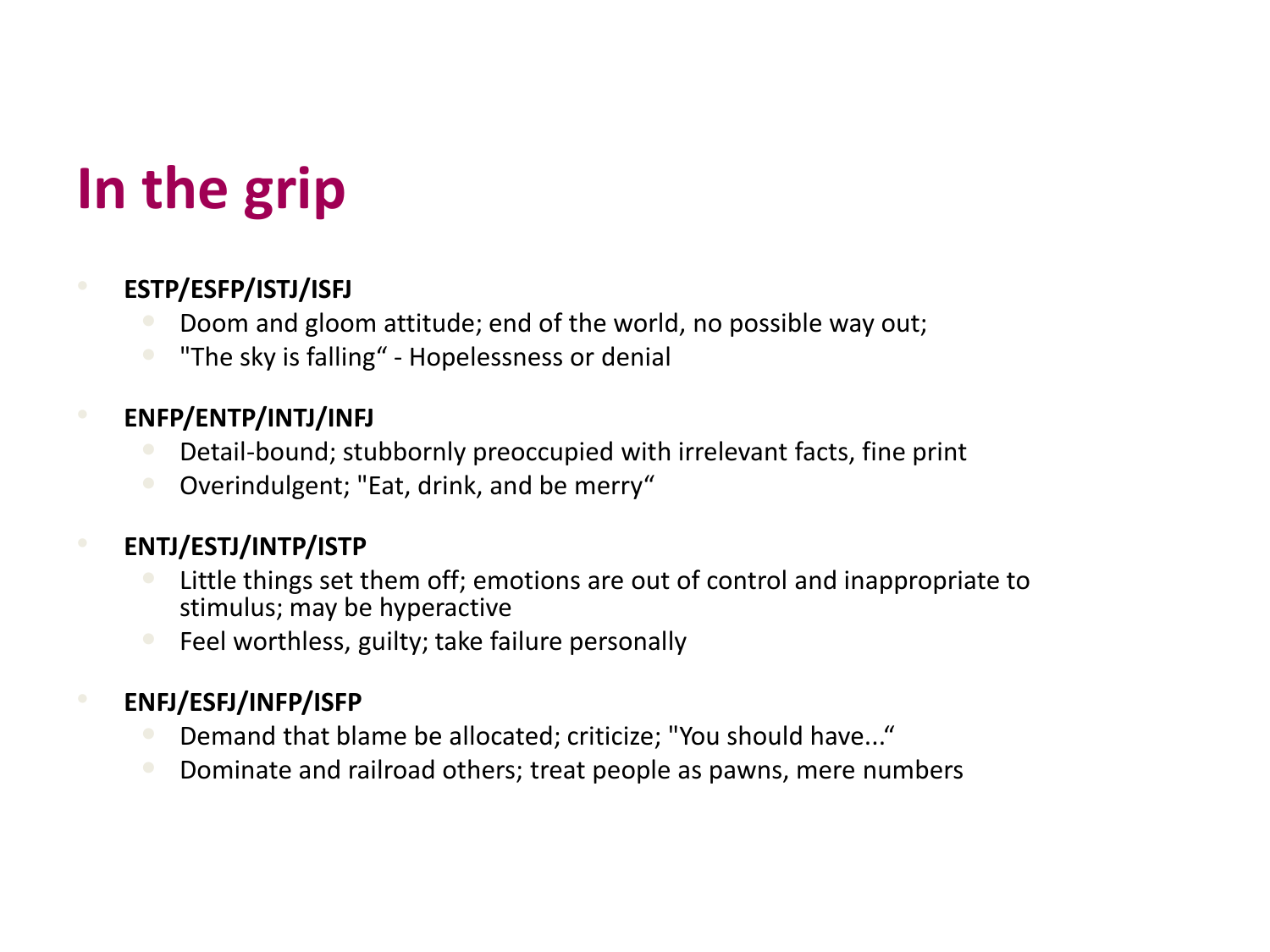# **Where are you now?**

- Clear about your MBTI type?
- Still unsure or confused?
- Remember each person is unique and you are the final judge of your best-fit type
- Keep observing yourself........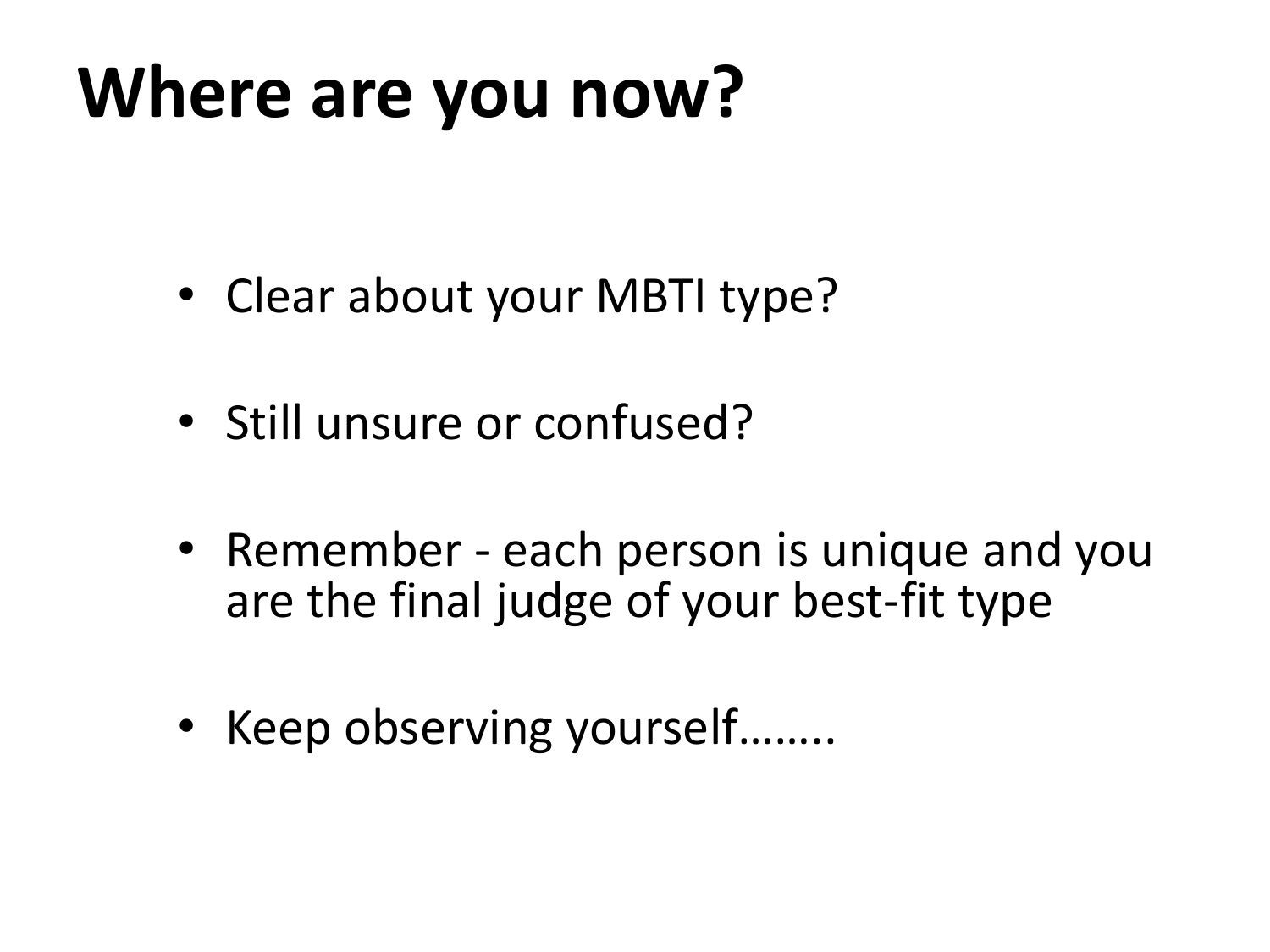# Improving yourself: action planning

- Once you are sure about your best-fit type, have a look at a more detailed description of your type.
- How can you make best use of your strengths?
- How might others see you?
- Are there any areas you would like to develop?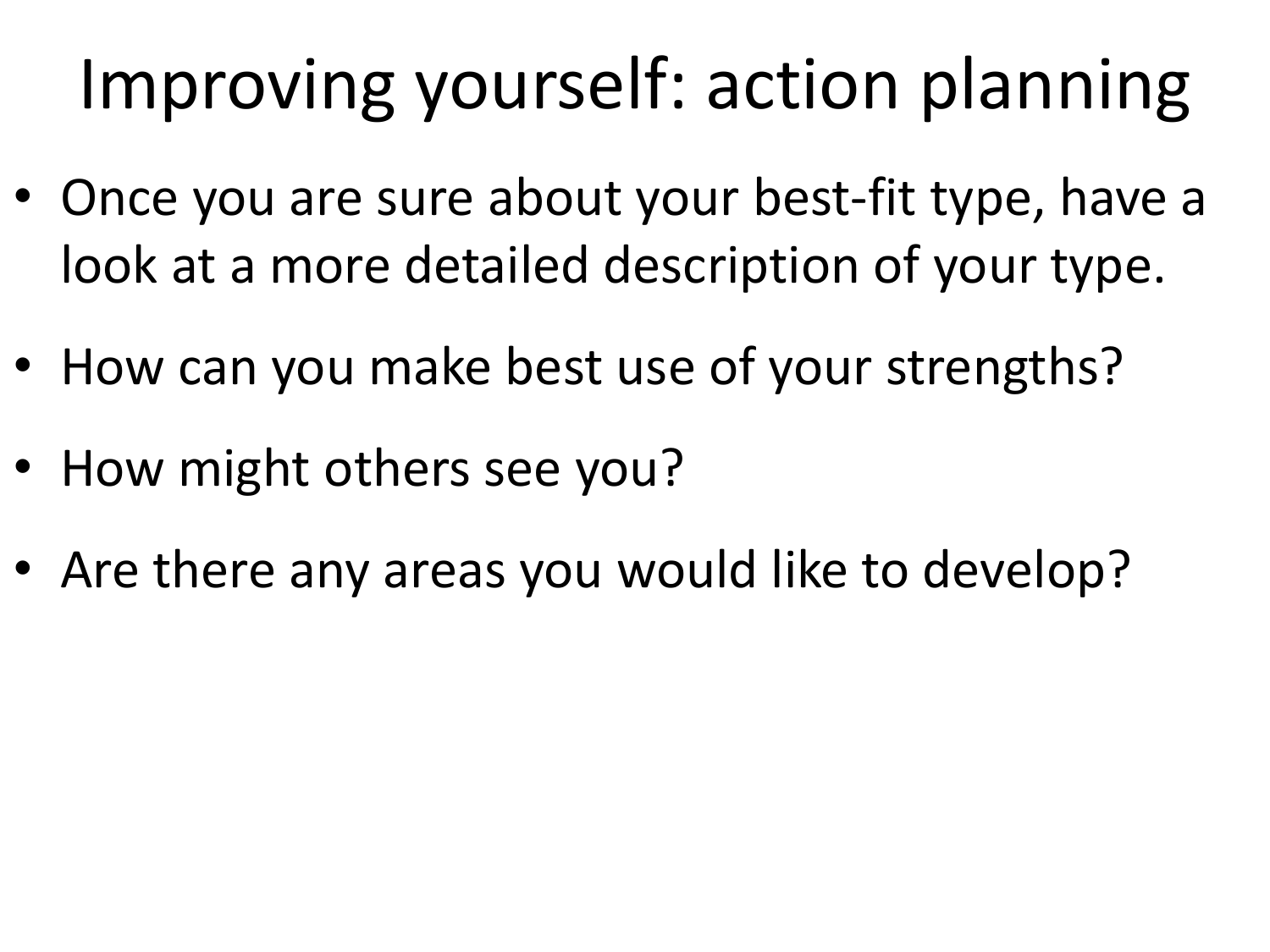# Using your MBTI preference

- Now you have a new framework to think about personalities.
- You might now think about how you can work more effectively with others.
- Remember, no types are better or worse than any others.
- Knowing about MBTI preferences can help you to work better with others, reduce conflict, improve communication and influencing strategies and make better decisions. *How will you use it?*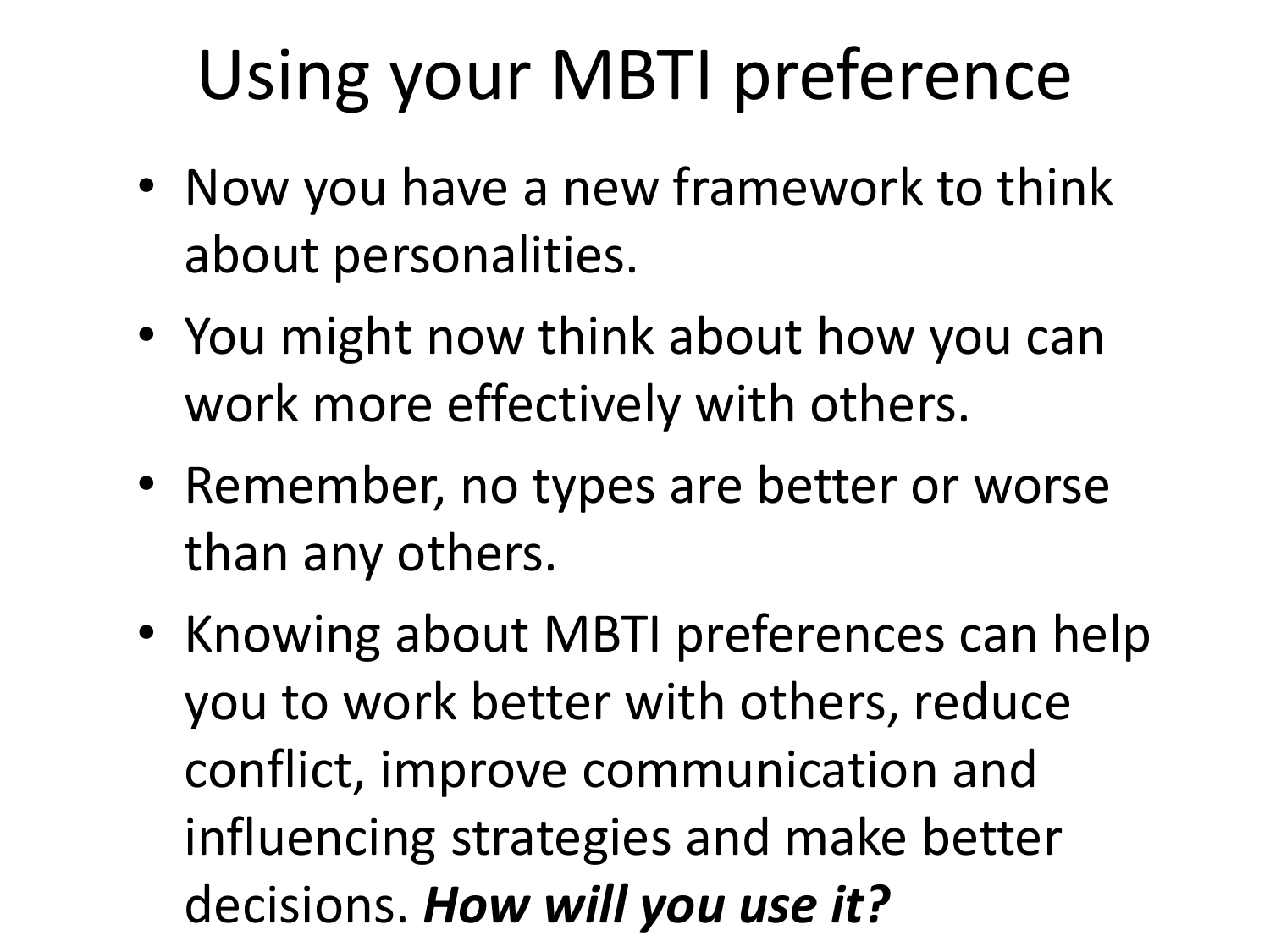# **Remember…**

- Each person is unique
- No right or wrong type to be
- We all use each preference to some degree
- Type does not explain everything
- Type should not keep you from considering any career, activity or relationship